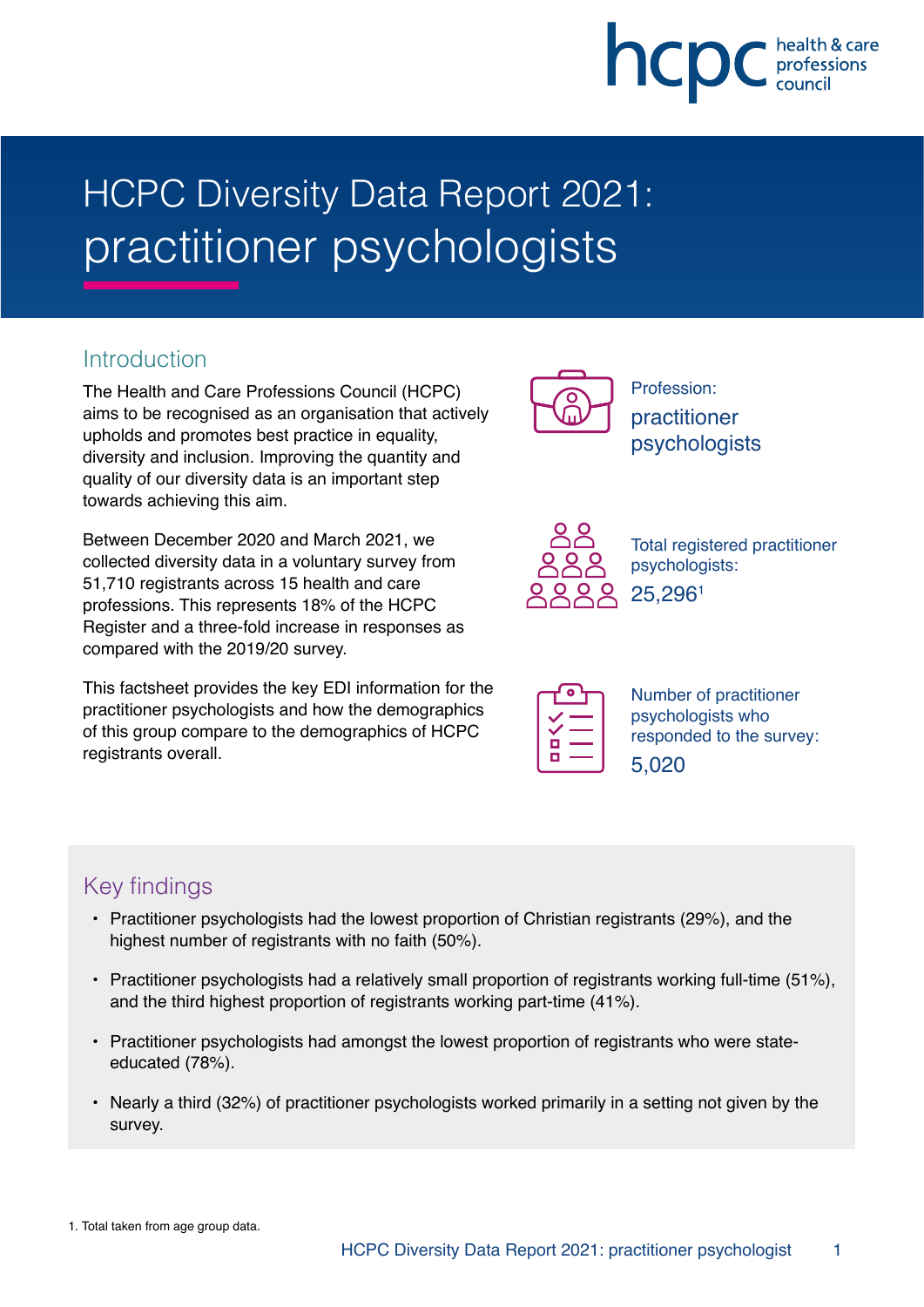# Practitioner psychologist - Key findings





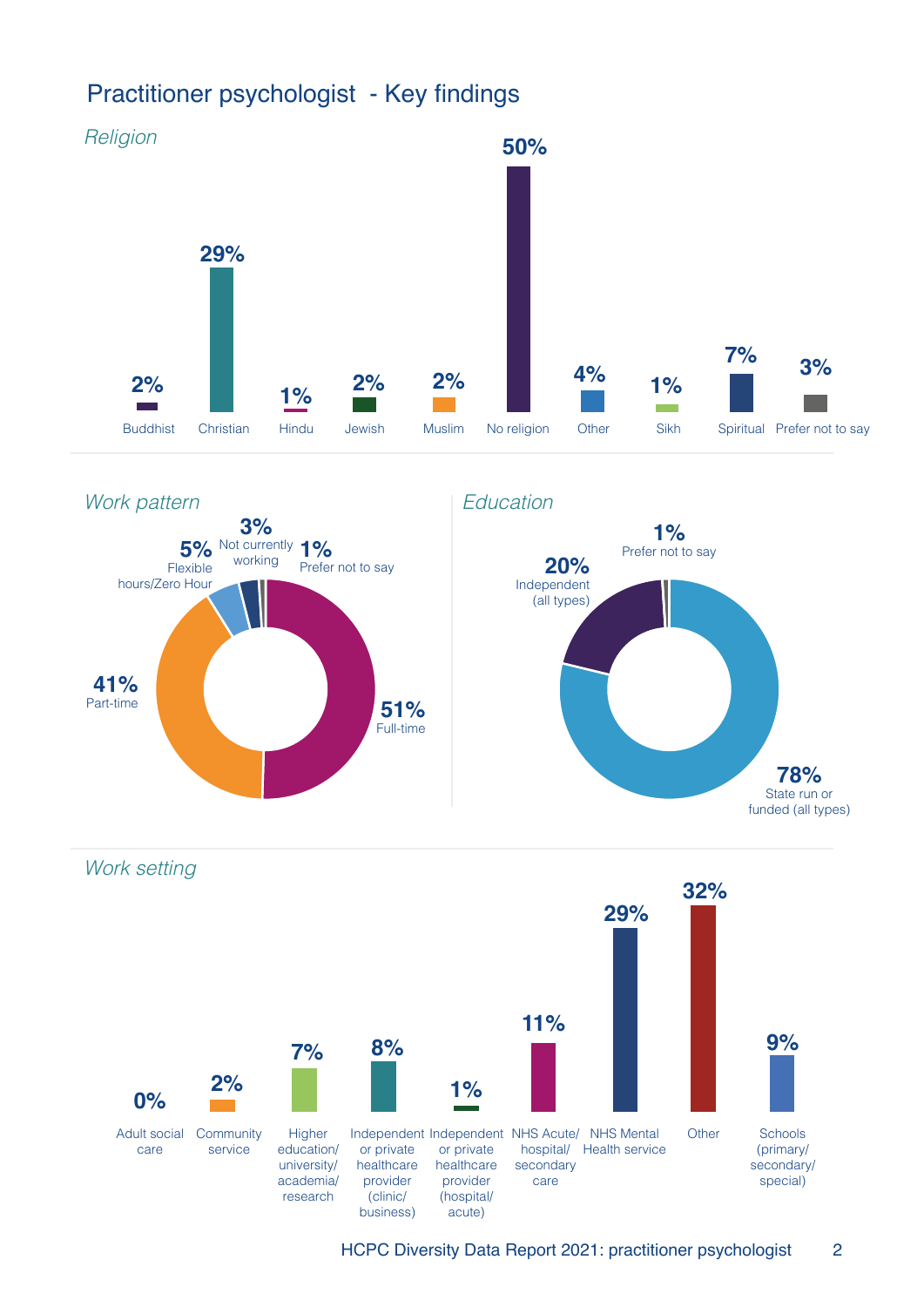#### Age

Count and proportion of respondents by age group:

|                                     |        | Under 25 |        | 25-34 years |        |      | 35-44 years |      | <b>45-54 years</b> |      | <b>55-64 years</b> |      | 65 and<br>over | Average<br>age |
|-------------------------------------|--------|----------|--------|-------------|--------|------|-------------|------|--------------------|------|--------------------|------|----------------|----------------|
|                                     | Count  | $\%$     | Count  | $\%$        | Count  | $\%$ | Count       | $\%$ | Count              | $\%$ | Count              | $\%$ |                |                |
| <b>Practitioner</b><br>psychologist | 6      | 0        | 4.068  | 16          | 9.493  | 37   | 6,703       | 26   | 3,715              | 14   | 1,941              | 7    | 46             |                |
| All professions                     | 11,853 | 4        | 78,796 | 27          | 84.390 | 29   | 65.492      | 23   | 40.694             | 14   | 7.956              | 3    | 42             |                |

#### **Disability**

Count and proportion of respondents by disability:

|                                     | <b>Disabled</b> |   | <b>Not disabled</b>    |    | <b>Prefer not to say</b> |               |
|-------------------------------------|-----------------|---|------------------------|----|--------------------------|---------------|
|                                     | $\%$<br>Count   |   | $\frac{0}{0}$<br>Count |    | Count                    | $\frac{0}{0}$ |
| <b>Practitioner</b><br>psychologist | 450             | 9 | 4,487                  | 90 | 43                       |               |
| All professions                     | 4,188           | 8 | 47,005                 | 91 | 517                      |               |

#### **Ethnicity**

Count and proportion of respondents by ethnic origin:

|                                     | <b>Asian</b> |      | <b>Black</b> |      |       | <b>Mixed</b> |        | White |       | <b>Other</b> | <b>Prefer not</b><br>to say |      |
|-------------------------------------|--------------|------|--------------|------|-------|--------------|--------|-------|-------|--------------|-----------------------------|------|
|                                     | Count        | $\%$ | Count        | $\%$ | Count | $\%$         | Count  | $\%$  | Count | $\%$         | Count                       | $\%$ |
| <b>Practitioner</b><br>psychologist | 314          | 6    | 139          | 3    | 168   | 3            | 4,192  | 84    | 136   | 3            | 31                          |      |
| All professions                     | 3,993        | 8    | 2,368        | 5    | 1,245 | 2            | 42,755 | 83    | 890   | 2            | 458                         |      |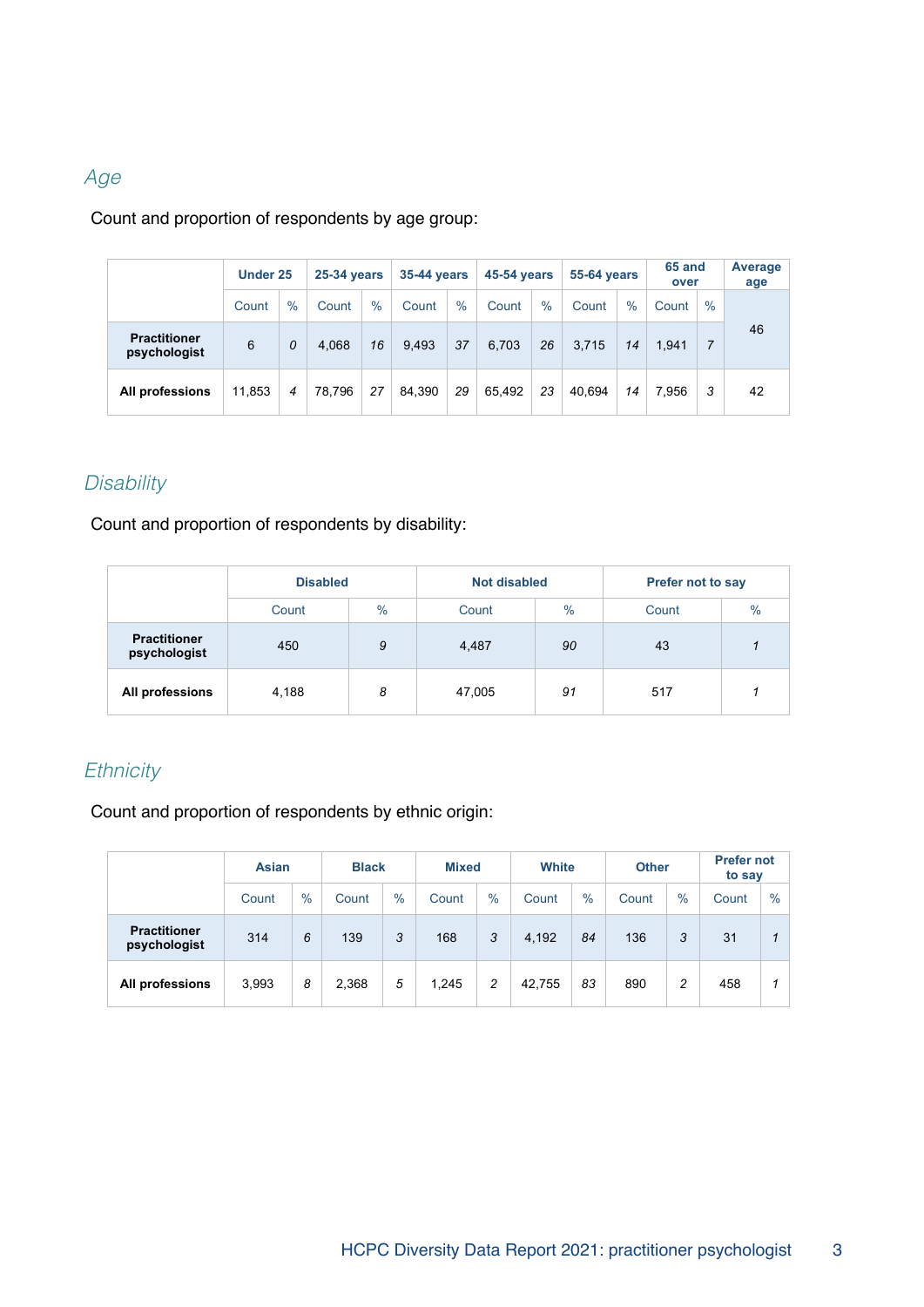#### Gender

Count and proportion of respondents by gender:

|                                     | Woman        |      | <b>Man</b> |                      | <b>Other</b> |               | <b>Prefer not to say</b> |      |  |
|-------------------------------------|--------------|------|------------|----------------------|--------------|---------------|--------------------------|------|--|
|                                     | <b>Count</b> | $\%$ |            | $\%$<br><b>Count</b> |              | $\frac{9}{6}$ | <b>Count</b>             | $\%$ |  |
| <b>Practitioner</b><br>psychologist | 3,993        | 80   | 944        | 19<br>19             |              | 0             | 24                       | 0    |  |
| All professions                     | 39,146       | 76   | 12,175     | 24                   | 174          | 0             | 226                      | 0    |  |

Count and proportion of responses to "Do you consider yourself to fall under the protected characteristic of 'pregnancy & maternity', as per the Equality Act 2010?"

|                                     | <b>Yes</b> |      | <b>No</b> |               | <b>Prefer not to say</b> |               |  |
|-------------------------------------|------------|------|-----------|---------------|--------------------------|---------------|--|
|                                     | Count      | $\%$ |           | $\frac{0}{0}$ | Count                    | $\frac{0}{0}$ |  |
| <b>Practitioner</b><br>psychologist | 303        | 6    | 4,641     | 93            | 35                       |               |  |
| All professions                     | 3,098      | 6    | 48,088    | 93            | 529                      |               |  |

#### **Religion**

Count and proportion of respondents by religion or belief:

|                                     | <b>Buddhist</b> | <b>Christian</b> | <b>Hindu</b> | <b>Jewish</b> | <b>Muslim</b> | <b>No</b><br>religion | <b>Other</b> | <b>Sikh</b> | <b>Spiritual</b> | <b>Prefer</b><br>not to<br>say |
|-------------------------------------|-----------------|------------------|--------------|---------------|---------------|-----------------------|--------------|-------------|------------------|--------------------------------|
| <b>Practitioner</b><br>psychologist | 2%              | 29%              | 1%           | 2%            | 2%            | 50%                   | 4%           | 1%          | 7%               | 3%                             |
| All professions                     | 1%              | 44%              | 2%           | 1%            | 3%            | 39%                   | 3%           | 1%          | 4%               | 3%                             |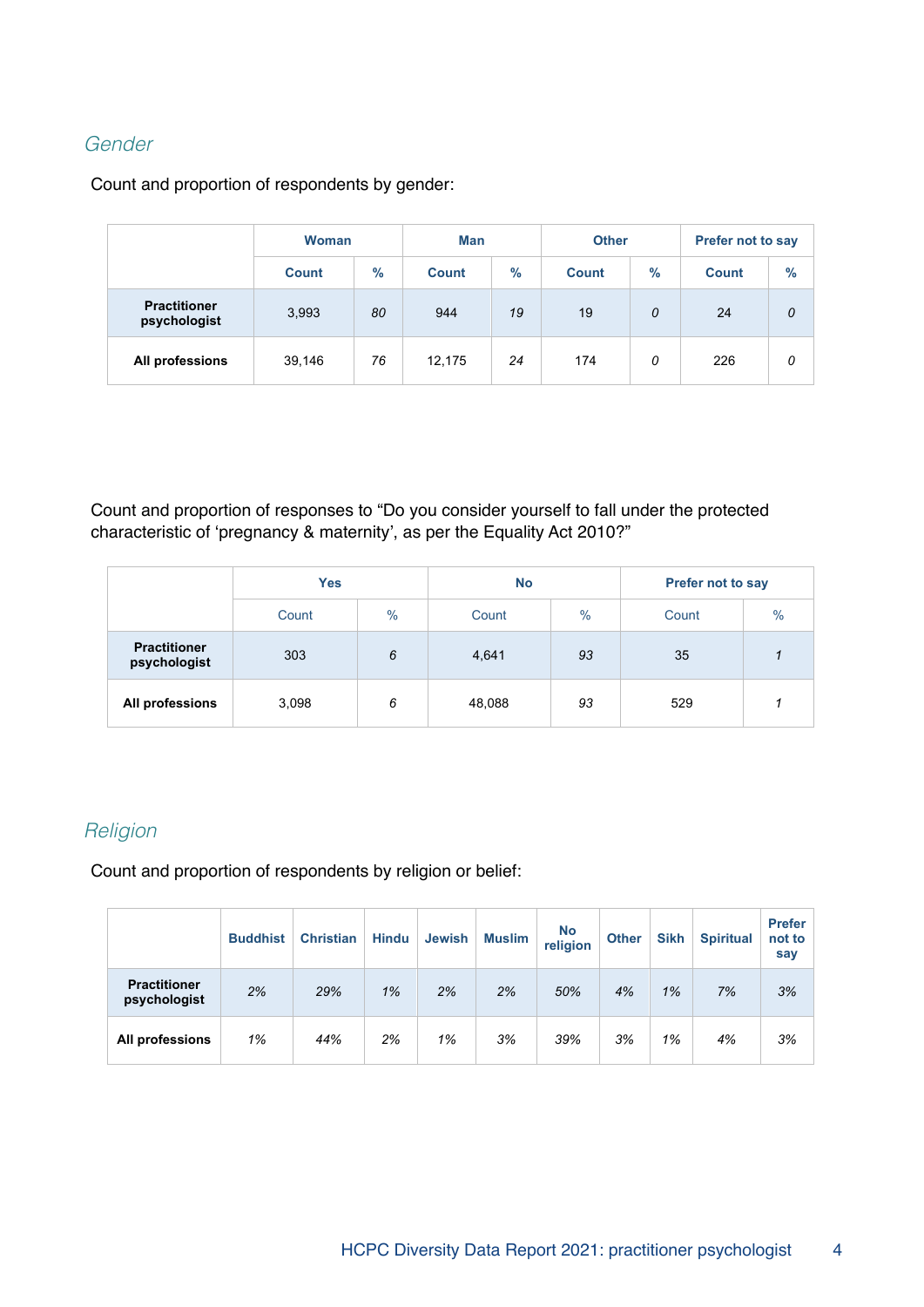#### Sexual orientation

#### Count and proportion of respondents by sexual orientation:

|                                     | Lesbian, Gay or<br>Queer (LGQ) <sup>2</sup> |               |        | <b>Heterosexual</b> |       |      | <b>Prefer not to say</b> |                |  |
|-------------------------------------|---------------------------------------------|---------------|--------|---------------------|-------|------|--------------------------|----------------|--|
|                                     | Count                                       | $\frac{0}{0}$ | Count  | $\frac{0}{0}$       | Count | $\%$ | Count                    | $\%$           |  |
| <b>Practitioner</b><br>psychologist | 269                                         | 5             | 4,361  | 88                  | 236   | 5    | 114                      | $\mathfrak{p}$ |  |
| All professions                     | 2.254                                       | 4             | 46,558 | 90                  | 1.804 | 3    | 1.094                    | 2              |  |

#### Caring responsibilities

Count and proportion of respondents by caring responsibility:

|                                     | <b>Yes</b>    |    | <b>No</b> |               | <b>Prefer not to say</b> |      |  |
|-------------------------------------|---------------|----|-----------|---------------|--------------------------|------|--|
|                                     | $\%$<br>Count |    | Count     | $\frac{0}{0}$ | Count                    | $\%$ |  |
| <b>Practitioner</b><br>psychologist | 2,053         | 41 | 2,889     | 58            | 37                       |      |  |
| All professions                     | 18,351        | 35 | 32,746    | 63            | 617                      |      |  |

#### Country of work

Count and proportion of respondents by country of work:

|                                     |        | <b>England</b> |       | <b>Northern Ireland</b> | <b>Scotland</b> |      | <b>Wales</b> |                | <b>Other</b> |                  |
|-------------------------------------|--------|----------------|-------|-------------------------|-----------------|------|--------------|----------------|--------------|------------------|
|                                     | Count  | $\%$           | Count | $\%$                    | Count           | $\%$ | Count        | $\%$           | Count        | $\%$             |
| <b>Practitioner</b><br>psychologist | 4,077  | 82             | 112   | 2                       | 375             | 8    | 197          | $\overline{4}$ | 219          | $\boldsymbol{4}$ |
| All professions                     | 42,169 | 82             | 1,348 | 3                       | 3,798           | 7    | 2,302        | 4              | 2,093        | 4                |

2. The term "LGQ" is used throughout the report to represent the categories: Gay Man, Gay woman/lesbian, Queer, and Prefer to self describe (where gay or queer or lesbian was indicated). This was used to ensure data remain unidentifiable, particularly where small cell counts were noted.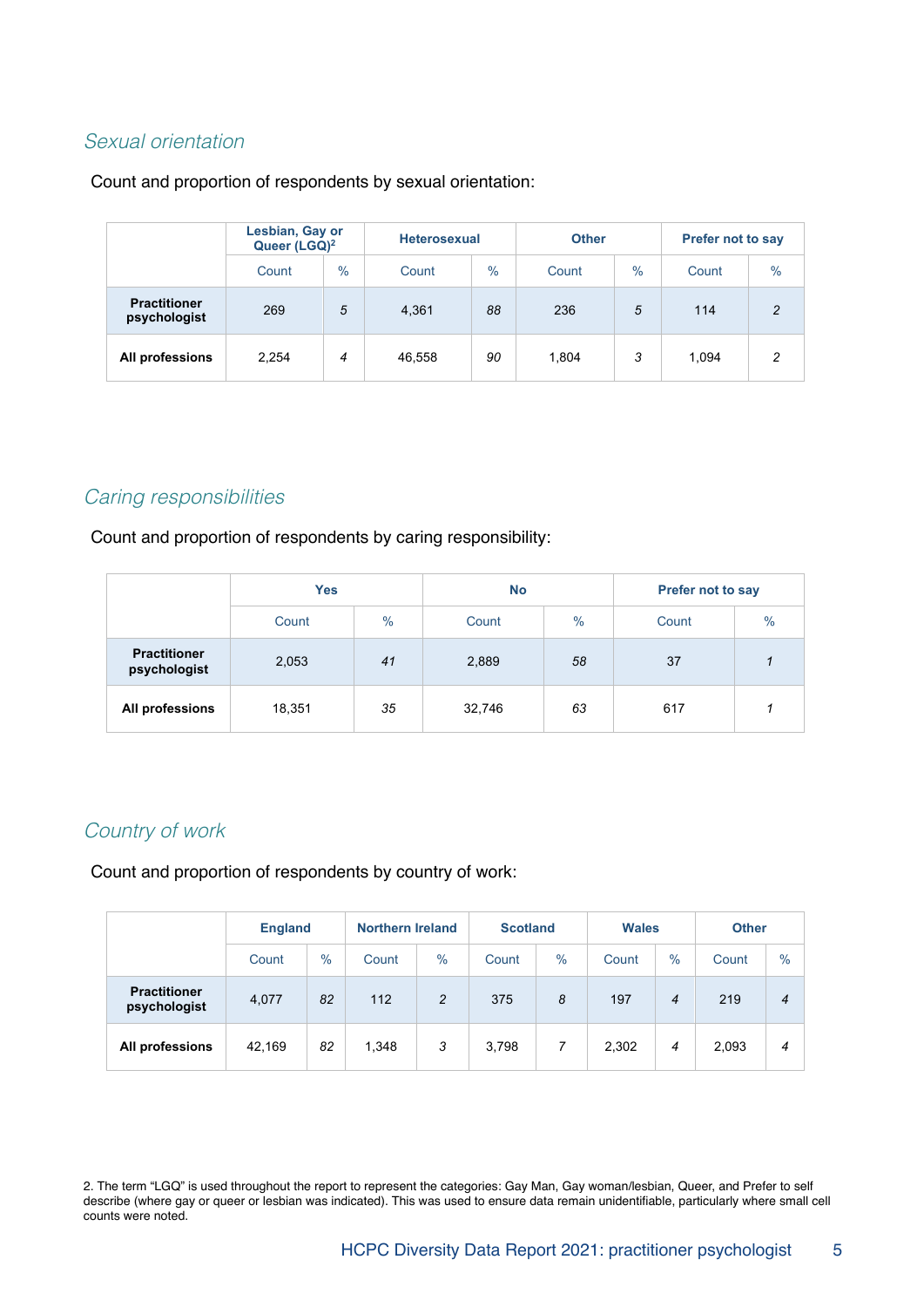#### Work setting

Proportion of respondents by primary work setting:

| <b>Work Setting</b>                                          | <b>Practitioner</b><br>psychologist | All<br>professions |
|--------------------------------------------------------------|-------------------------------------|--------------------|
| Adult social care                                            | 0%                                  | 2%                 |
| <b>Community service</b>                                     | 2%                                  | 9%                 |
| Higher education/university/academia/research                | 7%                                  | 3%                 |
| Independent or private healthcare provider (clinic/business) | 8%                                  | 11%                |
| Independent or private healthcare provider (hospital/acute)  | 1%                                  | 3%                 |
| NHS Acute/ hospital/ secondary care                          | 11%                                 | 35%                |
| <b>NHS Mental Health service</b>                             | 29%                                 | 6%                 |
| Other                                                        | 32%                                 | 10%                |
| Schools (primary/secondary/special)                          | 9%                                  | 4%                 |

Count and proportion of respondents by work pattern:

|                                     | <b>Full-time</b> |               |        | Part-time |       | <b>Flexible hours/</b><br><b>Zero Hour</b> |       | <b>Not currently</b><br>working | <b>Prefer not to</b><br>say |               |
|-------------------------------------|------------------|---------------|--------|-----------|-------|--------------------------------------------|-------|---------------------------------|-----------------------------|---------------|
|                                     | Count            | $\frac{0}{0}$ | Count  | $\%$      | Count | $\frac{0}{0}$                              | Count | $\frac{0}{0}$                   | Count                       | $\frac{0}{0}$ |
| <b>Practitioner</b><br>psychologist | 2,542            | 51            | 2,018  | 41        | 247   | 5                                          | 136   | 3                               | 37                          |               |
| All professions                     | 32,236           | 62            | 15,825 | 31        | 2,126 | 4                                          | 1,200 | 2                               | 332                         |               |

#### **Education**

Count and proportion of respondents by type of schooling:

|                                     | State run or funded<br>(all types) |               | Independent (all<br>types) |      | <b>Prefer not to say</b> |      | I don't know |               |
|-------------------------------------|------------------------------------|---------------|----------------------------|------|--------------------------|------|--------------|---------------|
|                                     | Count                              | $\frac{0}{0}$ | Count                      | $\%$ | Count                    | $\%$ | Count        | $\frac{0}{0}$ |
| <b>Practitioner</b><br>psychologist | 3,899                              | 78            | 995                        | 20   | 65                       |      | 21           | 0             |
| All professions                     | 42,523                             | 82            | 7,931                      | 15   | 761                      |      | 504          |               |